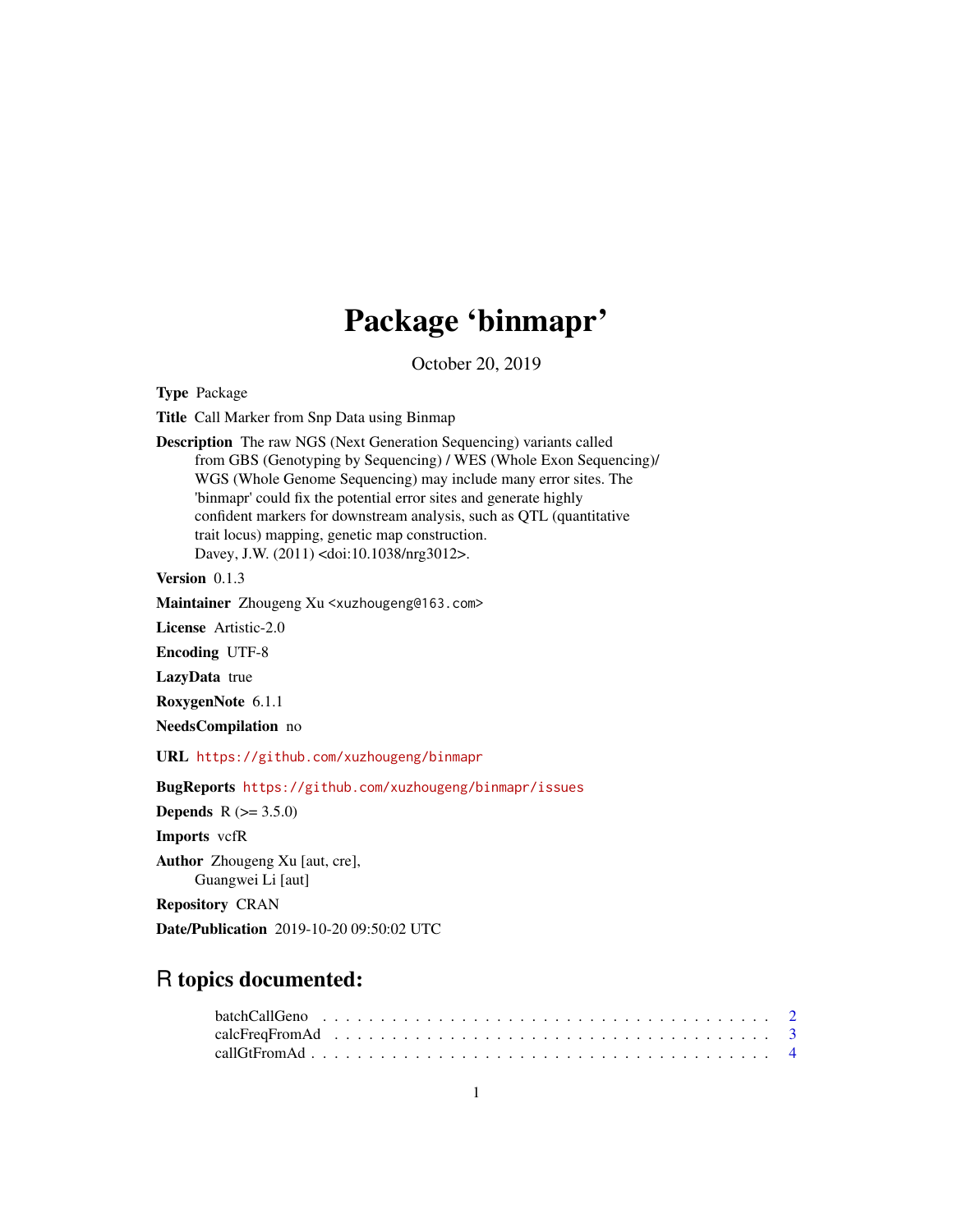# <span id="page-1-0"></span>2 batchCallGeno batchCallGeno batchCallGeno batchCallGeno batchCallGeno batchCallGeno batchCallGeno batchCallGeno batchCallGeno batchCallGeno batchCallGeno batchCallGeno batchCallGeno batchCallGeno batchCallGeno batchCallG

| Index |  |
|-------|--|

batchCallGeno *Genotyping all sample by chromsome*

# Description

The genotype of each sample will be called according to their allele depth, and then the potential error will be fixed.

# Usage

```
batchCallGeno(x, CHROM, outdir = ".", window.size = 15,
 low.count = 6, high.count = 24, fix.size = 5, pos.start = 6,
 pdf.height = 4, pdf.width = 8)
```
#### Arguments

| X            | GT matrix                                                                            |
|--------------|--------------------------------------------------------------------------------------|
| <b>CHROM</b> | chromosome vector                                                                    |
| outdir       | outdir                                                                               |
| window.size  | parameter of callWindowGeno                                                          |
| low.count    | parameter of callWindowGeno                                                          |
| high.count   | parameter of callWindowGeno                                                          |
| fix.size     | parameter of fixGenoError                                                            |
| pos.start    | position start index, for exmaple, the position of $chr1_1234$ is 6, $chr01_1234$ is |
| pdf.height   | pdf width                                                                            |
| pdf.width    | pdf width                                                                            |

# Value

A list object including genotype of each chromosome. It will also create PDF and CSV of these genotype.

# Author(s)

Zhougeng xu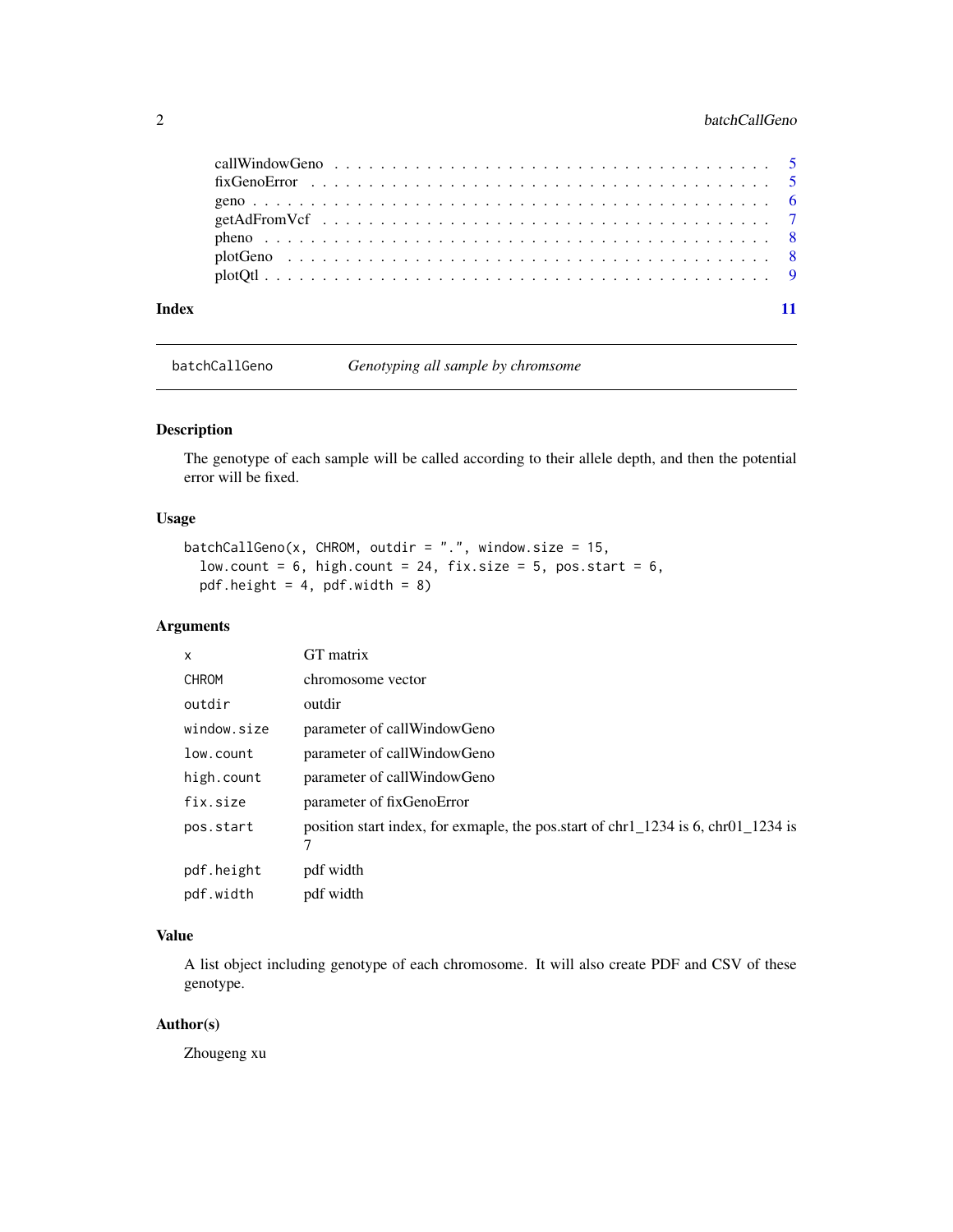# <span id="page-2-0"></span>calcFreqFromAd 3

# Examples

```
data(geno)
GT <- as.matrix(geno[1:100,5:6])
row.names(GT) <- paste0(geno$CHR[1:100], "_", geno$POS[1:100])
temp_dir <- tempdir()
gt <- batchCallGeno(GT, "chr01", outdir = temp_dir, pos.start = 7)
```
calcFreqFromAd *Calculate the frequcy of AD*

# Description

Calculate the frequcy of AD

#### Usage

```
calcFreqFromAd(x, min.depth = 10, max.depth = 200)
```
#### Arguments

| $\mathsf{x}$ | AD matrix                                                                                 |
|--------------|-------------------------------------------------------------------------------------------|
| min.depth    | minimum depth to infer the genotype, if depth lower than it, it will be conside<br>as NA  |
| max.depth    | maximum depth to infer the genotype, if depth larger than it, it will be conside<br>as NA |

#### Value

matrix contains. The alt/(alt+ref) will be caculted from the allele depth

# Author(s)

Zhou-geng Xu

```
AD \le matrix(data = c("30,1","1,30","0,0","15,15"), nrow = 2)
row.names(AD) <- c("chr1_1","chr1_100")
colnames(AD) <- c("A","B")
freq <- calcFreqFromAd(AD)
```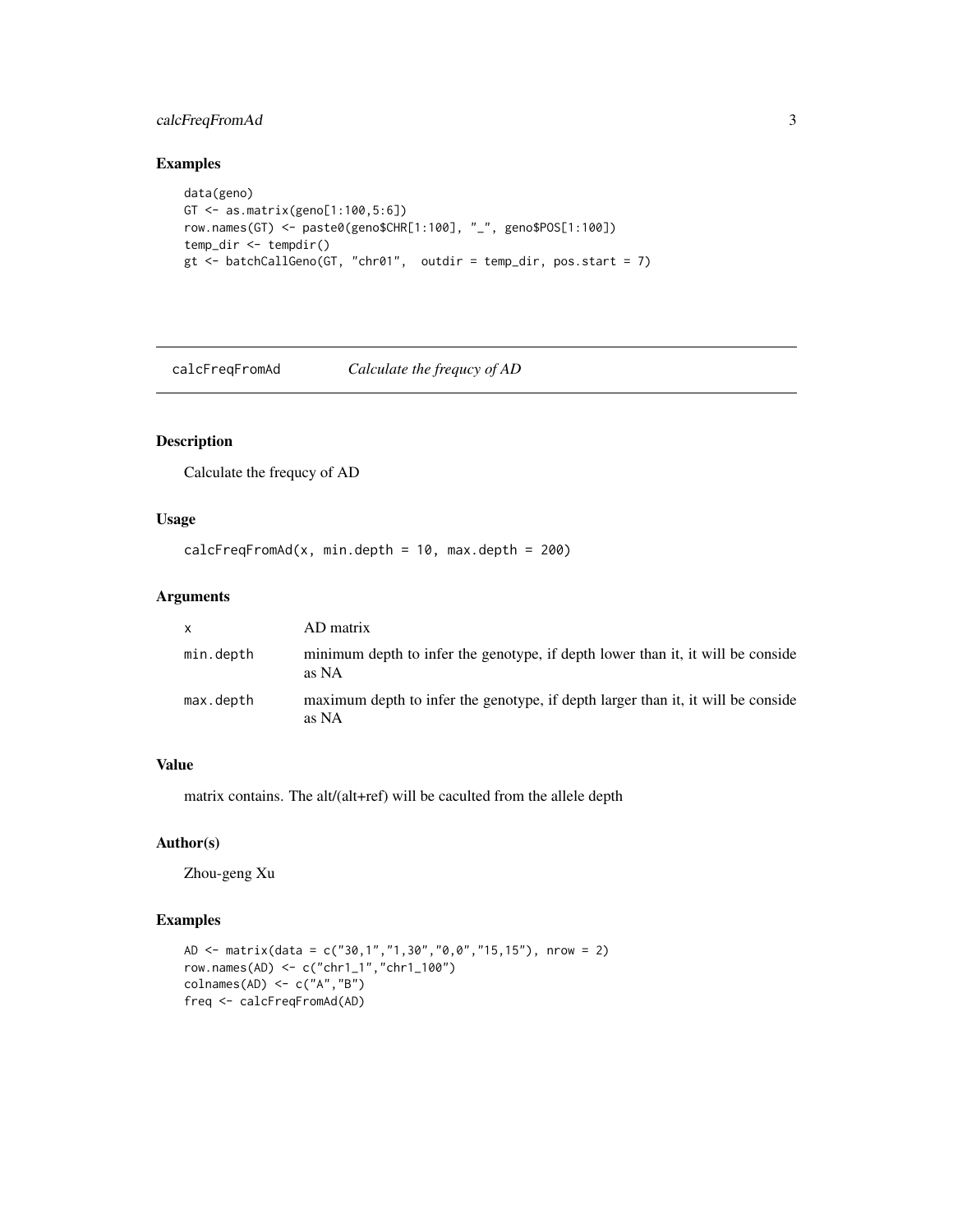<span id="page-3-0"></span>

#### Description

call genotype from AD

## Usage

```
callGtFromAd(x, min.depth = 10, max.depth = 200, low = 0.2,
 high = 0.8)
```
# Arguments

| $\mathsf{x}$ | AD matrix                                                                                 |
|--------------|-------------------------------------------------------------------------------------------|
| min.depth    | minimum depth to infer the genotype, if depth lower than it, it will be conside<br>as NA  |
| max.depth    | maximum depth to infer the genotype, if depth larger than it, it will be conside<br>as NA |
| low          | threshold to infer one parent, encoded as 0                                               |
| high         | threshold to infer another parent, encoded as 2                                           |

# Value

matrix contains. The allele depth will convet to genotype

# Author(s)

Zhougeng Xu

```
AD \le matrix(data = c("30,1","1,30","0,0","15,15"), nrow = 2)
row.names(AD) <- c("chr1_1","chr1_100")
\text{colnames}(\text{AD}) \leftarrow \text{c}("A", "B")geno <- callGtFromAd(AD)
```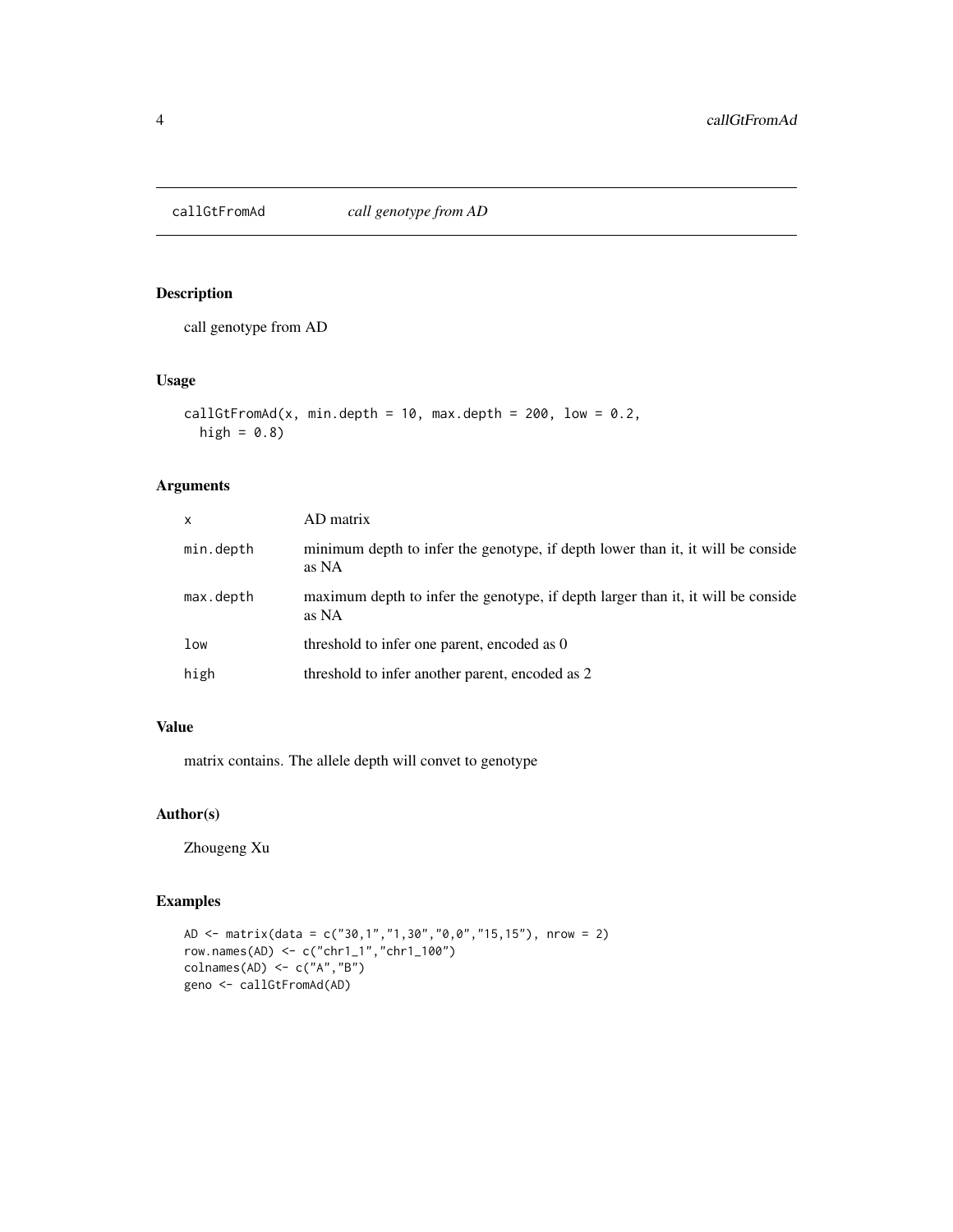<span id="page-4-0"></span>

# Description

Call genotype by fix-size window

# Usage

```
callWindowGeno(x, window.size = 15, low = 6, high = 24)
```
# Arguments

| X           | a vector object, storing genotype information |
|-------------|-----------------------------------------------|
| window.size | default is 15                                 |
| low         | default is 6                                  |
| high        | default is 24                                 |

# Value

vector

### Author(s)

Zhougeng Xu

# Examples

```
data(geno)
GT <- geno[,5]
names(GT) <- paste0(geno$CHR, "_", geno$POS)
genos <- callWindowGeno(GT)
```
fixGenoError *Fix potential genotype error*

# Description

Fix potential genotype error

# Usage

fixGenoError(geno, fix.size = 10)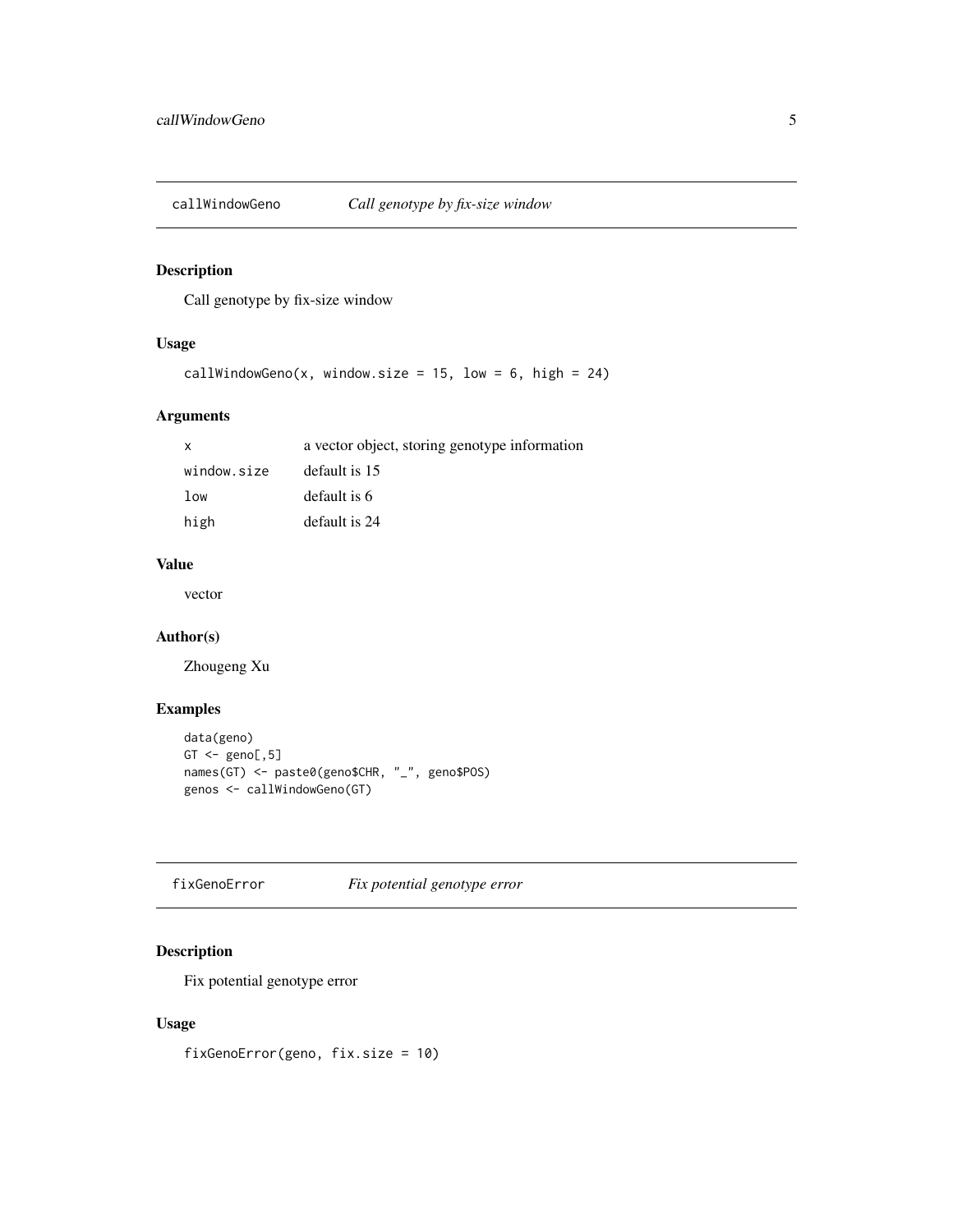# <span id="page-5-0"></span>Arguments

| geno     | a vector object, storing genotyping information |
|----------|-------------------------------------------------|
| fix.size | the size of short genotpe error                 |

### Value

vector contains error-fixed genotype

#### Author(s)

Zhougeng Xu, Guangwei Li

# Examples

genos <- c(1,1,1,1,1,0,1,1,1,1,1,0) fixGenoError(genos, fix.size = 2)

geno *Rice QTL genotype data*

# Description

Data from "Three representative inter and intra-subspecific crosses reveal the genetic architecture of reproductive isolation in rice."

#### Usage

data(geno)

#### Format

An object of class "cross"; see [read.cross](#page-0-0).

#### References

Li, G. et al. (2017) The Plant Journal 92, 349–362. [\(PubMed\)](https://www.ncbi.nlm.nih.gov/pubmed/28805257)

# Examples

data(geno)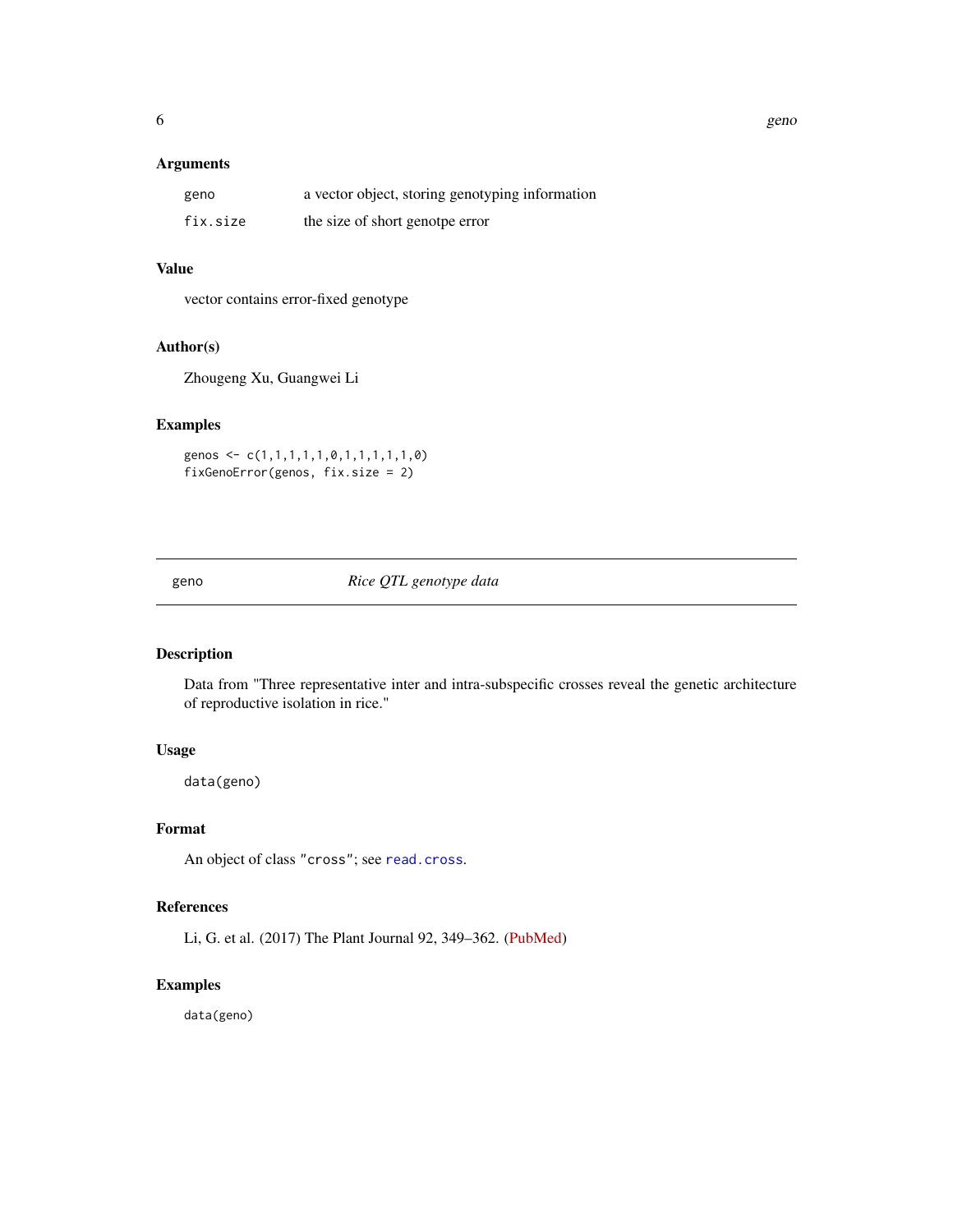<span id="page-6-0"></span>getAdFromVcf *get the AD from vcf*

#### Description

get the AD from vcf

# Usage

```
getAdFromVcf(file, keep = NULL, chromosome = NULL)
```
# Arguments

| file       | vcf file path                                                                                |
|------------|----------------------------------------------------------------------------------------------|
| keep       | a vector store high confidence site, format should be "chr_1"                                |
| chromosome | vector, which chromosome to use if it is NULL, all chromosome will be include<br>in analysis |

#### Value

a list with AD and CHROM

# Author(s)

Zhougeng Xu

```
library(vcfR)
data(vcfR_test)
orig_dir <- getwd()
temp_dir <- tempdir()
setwd( temp_dir )
write.vcf( vcfR_test, file = "test.vcf.gz" )
ad <- getAdFromVcf("test.vcf.gz")
ad
# return is full of NA, because the origin vcf don't have INFO/AD
setwd( orig_dir )
```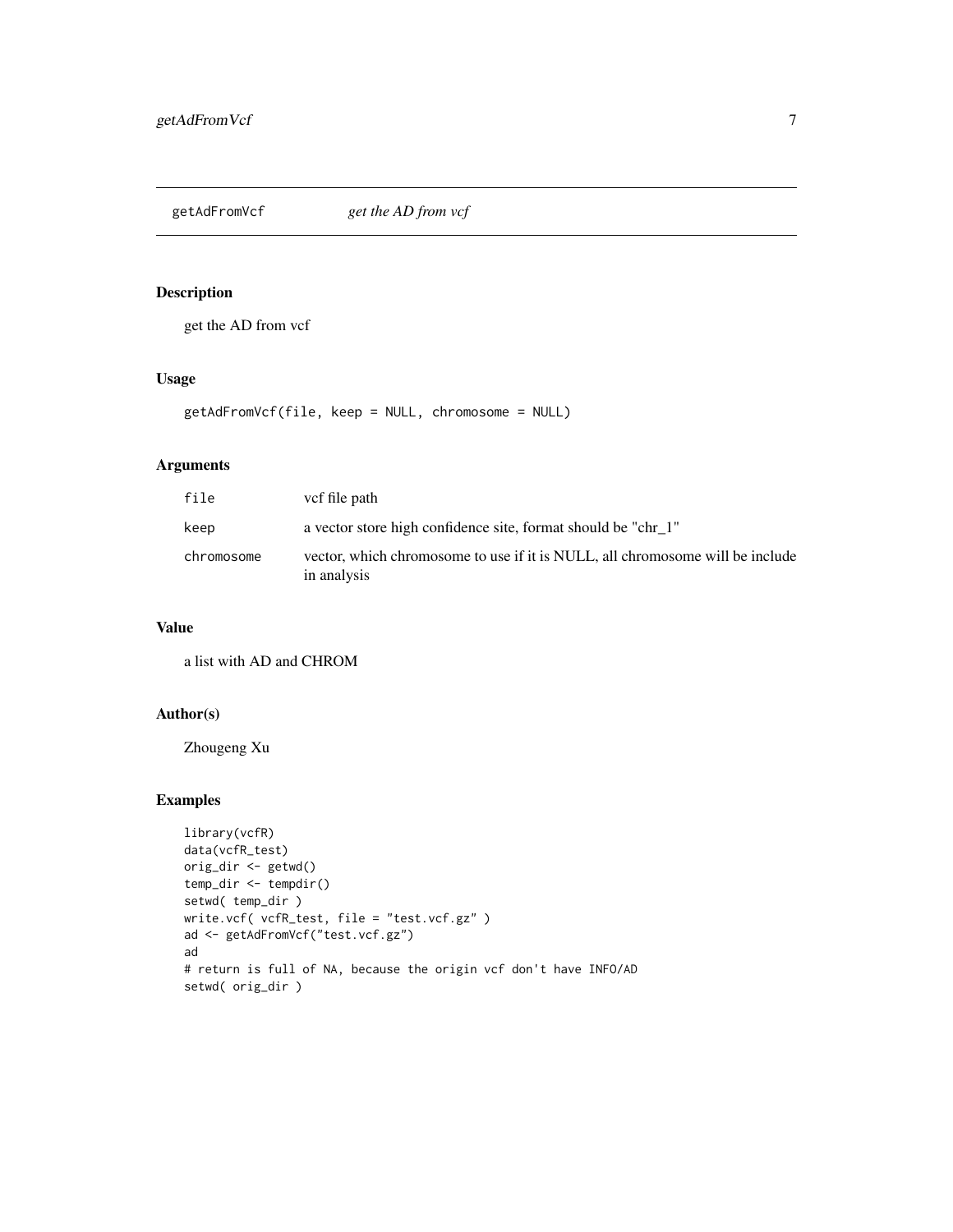<span id="page-7-0"></span>

# Description

Data from "Three representative inter and intra-subspecific crosses reveal the genetic architecture of reproductive isolation in rice."

#### Usage

data(pheno)

# Format

An object of class "cross"; see [read.cross](#page-0-0).

# References

Li, G. et al. (2017) The Plant Journal 92, 349–362. [\(PubMed\)](https://www.ncbi.nlm.nih.gov/pubmed/28805257)

# Examples

data(pheno)

plotGeno *genotype plotting*

# Description

genotype plotting

### Usage

```
plotGeno(geno, pos.start = 6, xlab = "position", ylab = NULL,
  title = NULL)
```
# Arguments

| geno      | genotype vector                                                    |
|-----------|--------------------------------------------------------------------|
| pos.start | position start index, for exmaple, the pos.start of chr1_1234 is 6 |
| xlab      | x lab                                                              |
| vlab      | y lab                                                              |
| title     | title                                                              |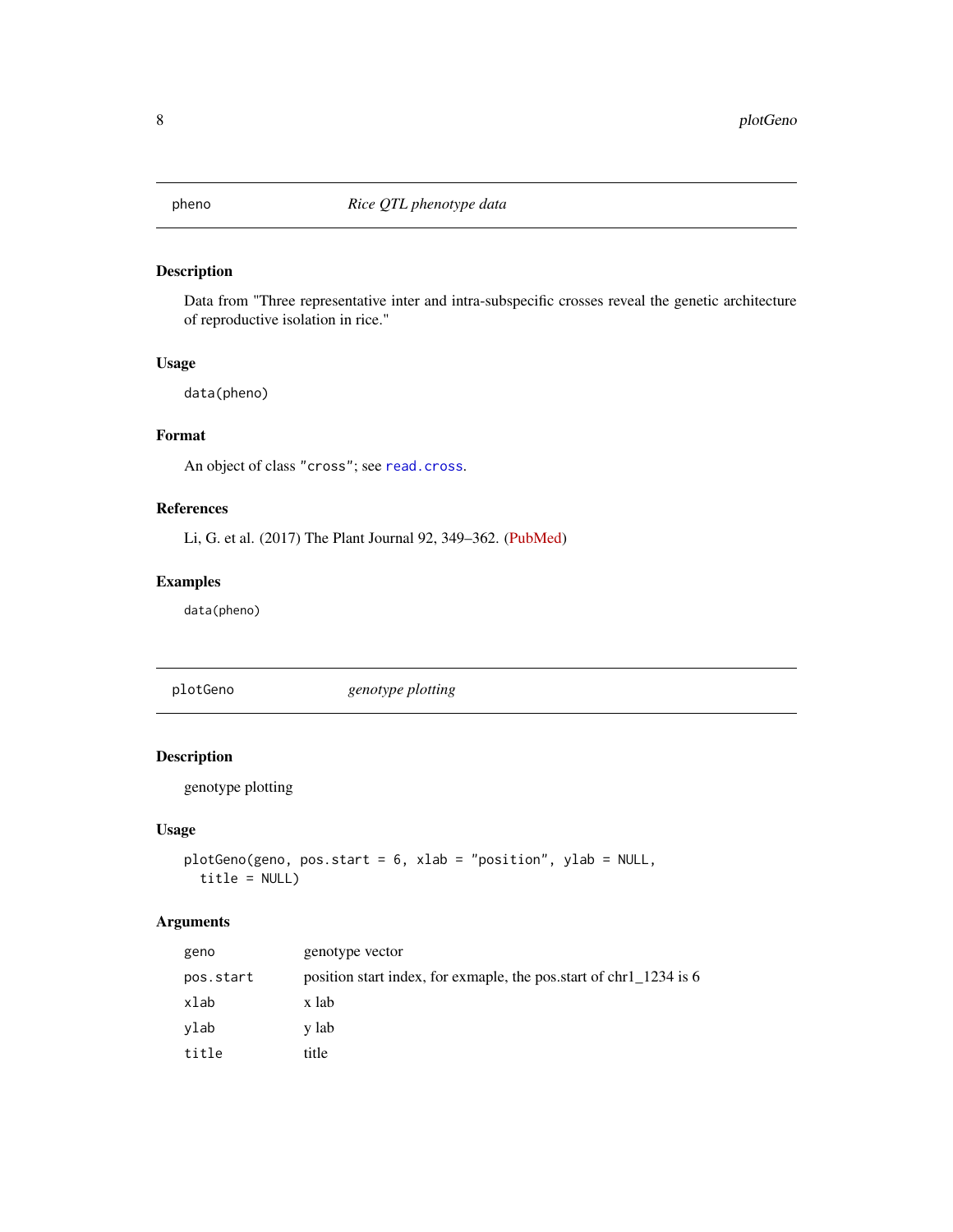#### <span id="page-8-0"></span>plotQtl 9

# Value

a genotype distribution by the chromsome

# Author(s)

Zhougeng Xu

# Examples

```
geno <- c(1,1,1,1,0,0,0,2,2,2)
names(geno) <- c("1_1","1_100","1_200","1_210","1_230","1_300","1_500","1_600","1_700","1_1000")
plotGeno(geno, pos.start = 3)
```
# plotQtl *QTL mapping plot*

# Description

QTL mapping plot

#### Usage

```
plotQtl(pos, pvalue, ylab = "LOD", chr.name = "", ymax = 10,
  threshold = 2, ...)
```
# Arguments

| pos       | position of each p value           |
|-----------|------------------------------------|
| pvalue    | p value                            |
| ylab      | y lab                              |
| chr.name  | chromosome name                    |
| ymax      | max                                |
| threshold | QTL threshold                      |
|           | other parameter pass to base::plot |

## Value

a LOD distribution by the chromsome

# Author(s)

Zhougeng Xu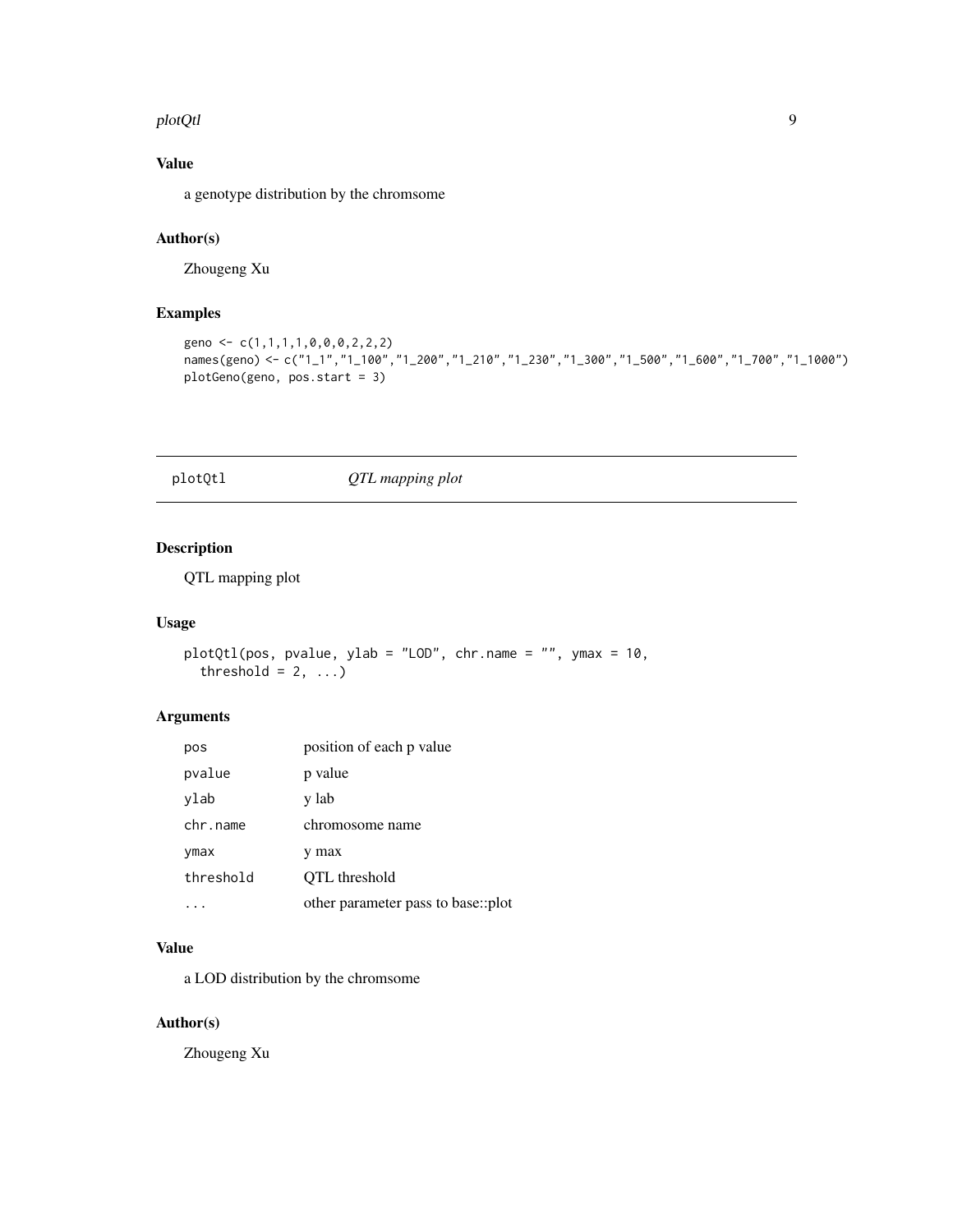```
pos <- c(1,100,200,210,230,300,500,600,700,1000)
pvalue <- c(0.1,0.05,0.05,0.05,0.01,0.001,0.01,0.05,0.05,0.1)
plotQtl(pos, pvalue, ymax = 3)
```